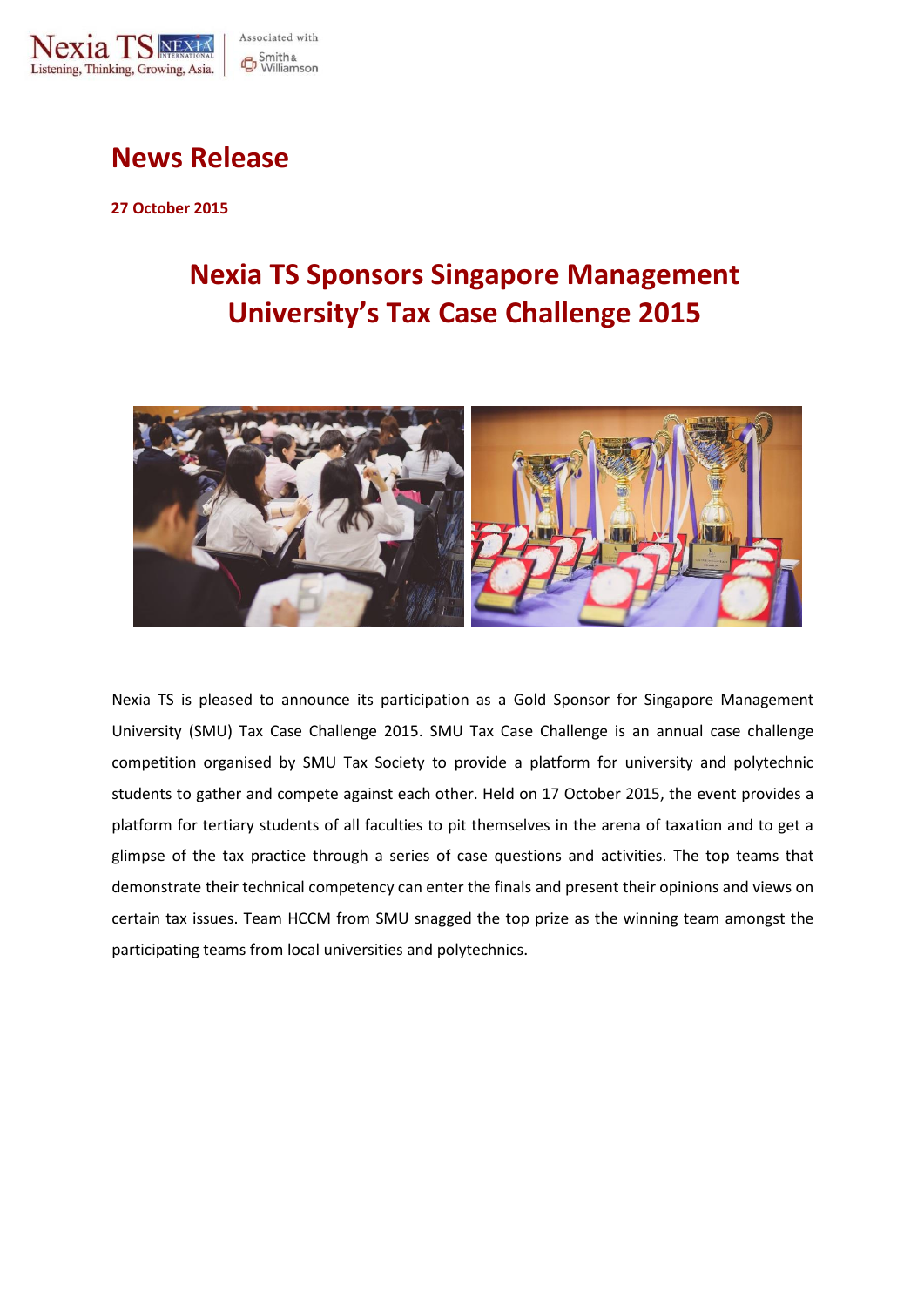

#### **About Nexia TS:**

Nexia TS was founded in 1993 by two experienced chartered accountants – Henry Tan and Sitoh Yih Pin. After working as managers for one of the international accounting firms, they saw a vision and an opportunity to establish their own organisation – not any accounting firm – but one which is unique in their personalised and well-qualified expertise.

To date, Nexia TS is recognised as an established mid-tier local accounting firm. We have grown significantly in size over the years. Being an independent member firm of Nexia International, we are affiliated to accounting firms in many parts of the world. This means that our clients will get to enjoy personalised, comprehensive and quality services at competitive rates in Singapore and globally. Our reputation for quality has been recognised by clients and accounting professionals. As testimony to this, we are among the first few local accounting firms to be accredited by the Institute of Chartered Accountants in Australia to provide supervision of professionals undergoing traineeship to qualify as Chartered Accountants.

Headquartered in Singapore, Nexia TS has established a strong presence in various countries across the region. Nexia China is a one-stop centre providing advisory services for foreign-invested enterprises in China. NTS Malaysia and NTS Myanmar provide a full suite of corporate advisory services for our clientele with operations and new foreign investments in the respective countries.

Nexia International is an international network of accounting and consulting firms with origins going back to 1971 making Nexia one of the longest established firms. Currently, with more than 24,000 professional staff serving our clients at over 570 offices in over 110 countries, we are ranked as the top 10 largest international accounting and consulting firms worldwide.

For more details, please visit [www.nexiats.com.sg.](http://www.nexiats.com.sg/)